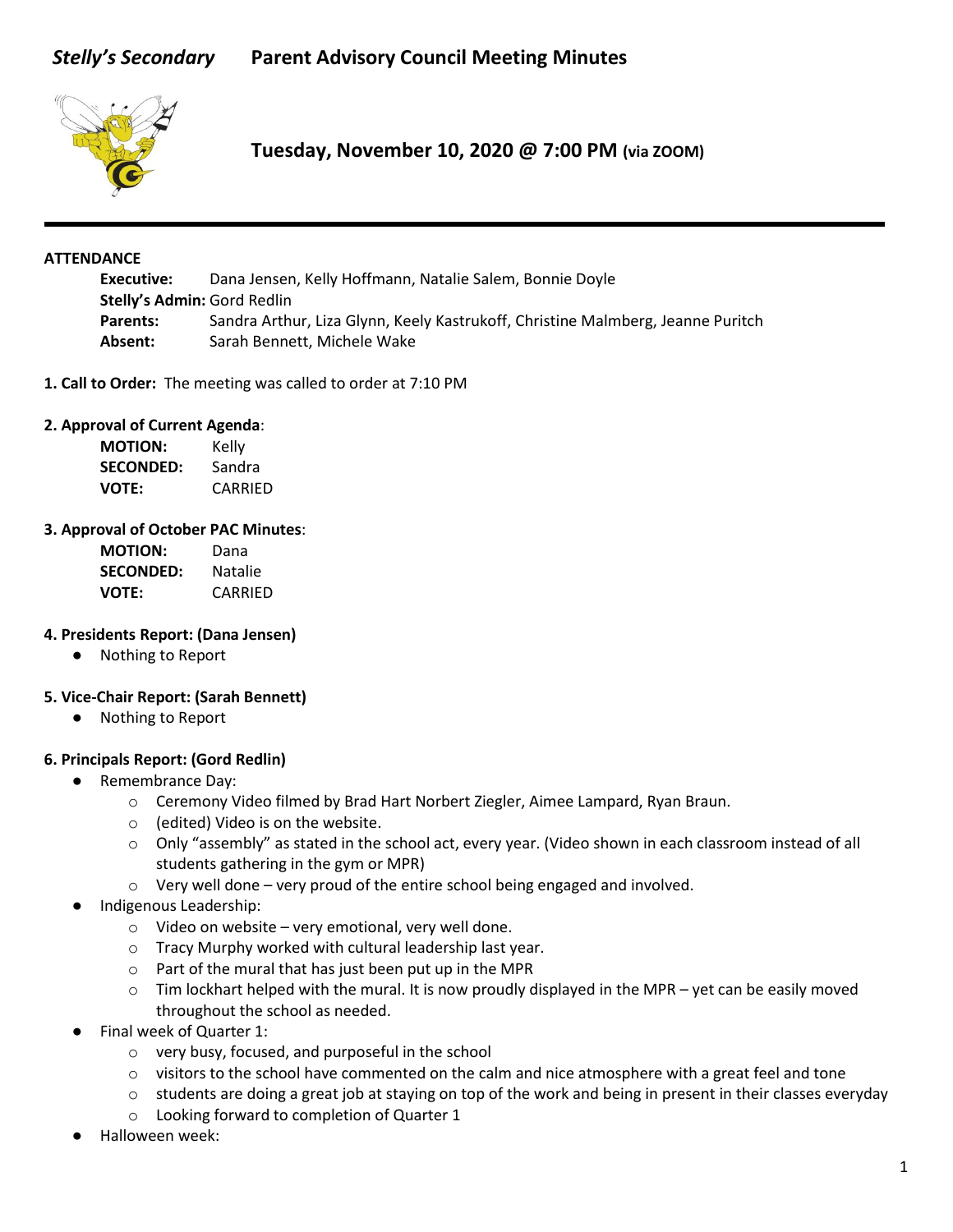- o Lots of fun; smiles on everyone's faces
- o Lots of teachers and students dressed up
- o First virtual costume contest
- o Leadership students and grad students did a fantastic pumpkin carving contest
- Parents as Education and Career Coaches:
	- o Last night 150 parents attended through virtual meeting (years past between 70-80 in attendance)
	- o No chance to debrief yet
- Quarter 2:
	- o Starts on Monday, November 16
	- o MORNING: Approx. 2 classes operating on a Day 1/Day 2 schedule; 30 classes operating 100%
	- o AFTERNOON: Approx. 11 classes operating on a Day 1/Day 2 schedule; 21 classes operating 100%
	- o Approx. 37 students (out of 80) returning to Stelly's from remote learning and 20 cross enrolled students with ILC picking up courses at Stelly's in Quarter 2
	- o Quarter 2 timetables have already been handed out which include name of teacher and classroom number etc…
	- $\circ$  If a student is operating on a Day 1/Day 2 schedule, parents should receive email from teacher to confirm their Day 1/Day 2 schedule by the end of this week; no notification means the student is 100% in class instruction (any questions regarding schedules, please contact the teacher)
	- $\circ$  Course change requests started yesterday up to Wednesday November 18.
		- Students must book an appointment with their counselor
		- trying to minimize changes as best as possible
		- Every change made, can change the cohort dynamics. Every little change requires a whole series of changes.
		- Government is tracking changes for COVID Contact Tracing.
	- o School buses will continue to run same schedule as Quarter 1
		- Lunch Time: There is no bus that delivers students to school; only buses to drive students' home.
		- Students are allowed to come to school on a morning bus if they don't have a morning class. They can study or catch up on homework in a quiet room until lunch. Same option available for students with no afternoon class (if they have an after-school class outside the timetable).
	- o There is a cohort shuffle/adjustment for Quarter 2 to maximize 100% in class learning and decrease the Day 1/Day 2 schedule.
- Thursday is the final day of Quarter 1 classes; no in person classes on Friday.
	- o Any student that must complete a project or redo a test will be able to attend school on Friday.
	- o Report cards will be distributed on Wednesday November 18 first time in 20 years that report cards will be coming out with a final grade, and no report card before hand.
- Health & Safety:
	- $\circ$  Gord Redlin had a conversation with all teachers of the 64 classes (plus 14 classes outside the timetables as well) regarding their plan for health and safety and how that will work; and agreed upon whether or not it should start 100% or on a Day 1/Day 2 schedule.
		- Composition make up: multi grade or multi course class, how many cohorts there are, what kind of equipment handling, what kind of movement is necessary in the class, what kind of space does the classroom have, all factor into the decision process.
	- o 2 school exposures in Nanaimo area; no school exposures in Greater Victoria.
	- o No changes for SD63 health and safety guidelines. New guidelines surrounding events, nothing educational.
	- o Mixed-cohort classroom mantra: "Stand up, Mask up". Most classrooms with multi-cohorts are wearing a mask 100% of the time.
	- o Very impressed with students and staff for following protocols and keeping masks on in the school.
	- $\circ$  The new medical grade HEPA filter filtration systems cause the school to be colder than usual (pulling in fresh outside air) in order to operate correctly. Please dress accordingly. "You can put on what you've got, but you can't take off what you don't have."
- GRAD Winter fair has been tabled, due to new regulation from Bonnie Henry. Students are welcome to continue to plan and prepare for a future event (Valentines Day or Spring Carnival).
- Numeracy/Literacy Assessment Week: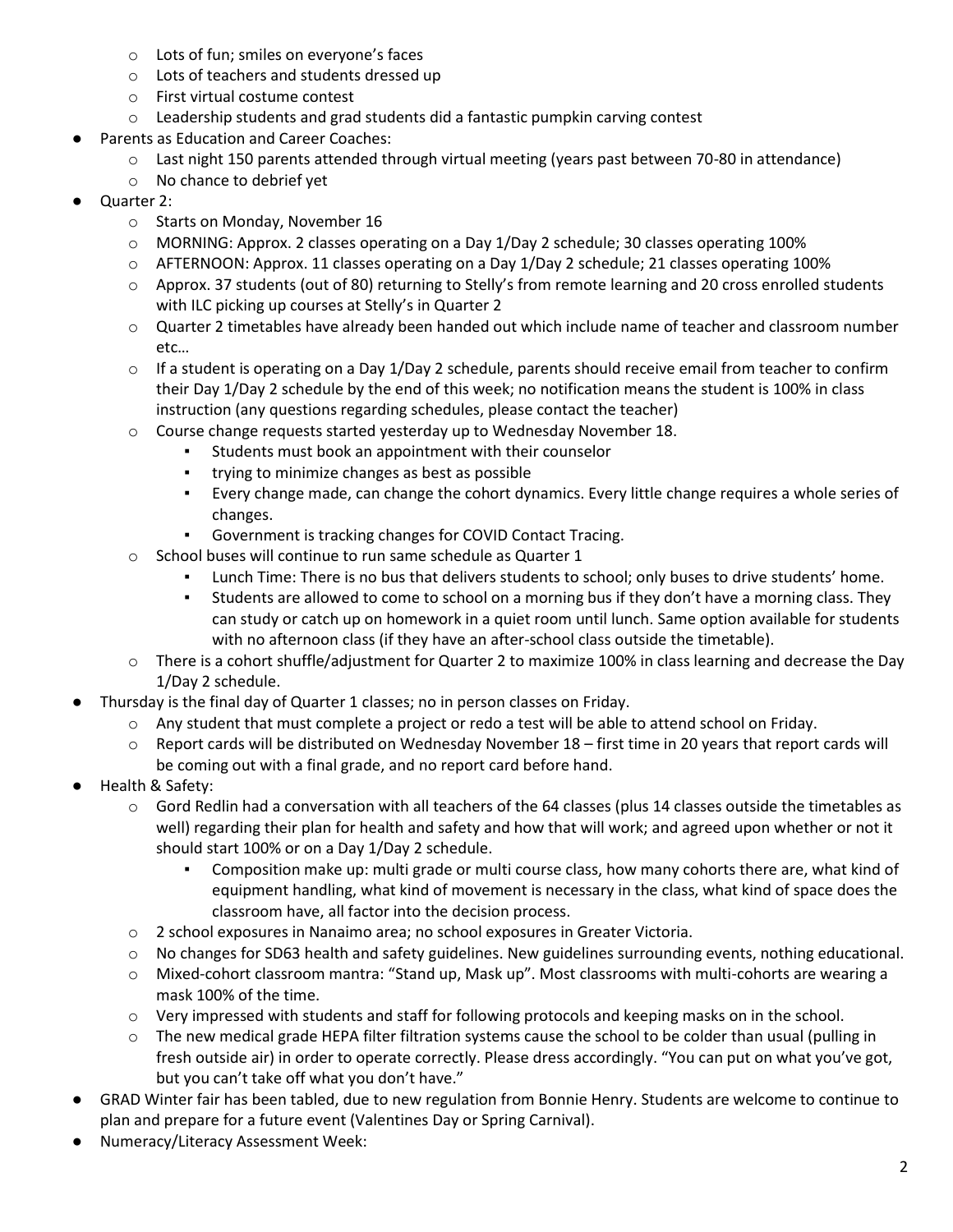- o Thank you, Ryan Braun, for developing the schedule to minimise the impact on students being out of class
- o Lots of catch up from last year
- $\circ$  140 grade 12 students took the test (required for graduation); 16 students left to take the test. Options to retake the test if a student wishes to get a better score.
- o Grade 10 did the literacy assessment
- o Grade 11 next target audience in January
- o 2 more opportunities after January to get caught up
- School Plan for 2020-2021 is still in draft form.
- Thank you to parents for getting students to and from school. Very appreciated.
- Home Learning:
	- o It is a student's (family) choice to transition into in class learning, or out to home learning program (SIDES) at the end of every Quarter (Q1 November 13, 2020; Q2 January 29, 2021; Q3 April 23, 2021).
	- o If a student chooses to transfer from in class learning to a home learning program (SIDES), they will not lose any grades or courses already completed in class learning.
	- $\circ$  Students will not lose their in-school placement if they choose to transfer out, and then back in again; the school will work with the student with whatever decision is made.
- Sports:
	- o 3 different sporting governing bodies: 1. Sports outside the school community, 2. Extra Curricular School Sports: the governing body for high school athletics, 3. Ministry of Education: the governing body for PE and sports inside school. All 3 ministries are not all on the same page.
	- o The idea of doing only 1 sport falls under 1. Sports outside the school community. Yes you CAN do in school sports (2. or 3.) if you are also doing sports outside the school community (1.).
	- o In school sports is only by cohort.
	- o No interschool sports (No competitions/games between schools or districts etc…), only meets for practices.
	- o PE is more restrictive:
		- how teachers are managing flow, spacing, inter-cohort connections, and sanitization etc...
		- multi cohorts and multi grades makes it very difficult.
		- lots of independent work in condition classes
	- o Senior volleyball is winding up and senior basketball has just started.
	- $\circ$  Junior sports is usually done through community coaches and this is not allowed based on health and safety guidelines.
	- $\circ$  There will be opportunities for more student participation and students are asked to listen for information on the daily announcements.

# **7. COPACS Report: (Bonnie Doyle)**

- Nothing to Report for November
- COPACS Meeting coming up this Thursday, November 12.
- Please email Bonnie Doyle if you have any question for COPACS

# **8. Canadian Parents for French (CPF) Report: (Sandra Arthur)**

- 55 French Immersion students graduating with Double Dogwood this year
	- o 15 students graduated today
	- o 15 students will graduate on Thursday
	- o 25 students will graduate in February
	- o Local companies gave gifts in recognition
		- Bon Macaron gave every student 2 macaroons
		- Subway gave every student a cookie
		- 1 more gift in transition, its stuck in Richmond, dropped off hopefully Thursday
	- $\circ$  Souvenir video private video for the students to watch
	- o Cakes
- $\bullet$  Meeting virtually working very well.
- Grade 8 had French drumming,
- Elementary schools are bringing Cirque du Soleil performance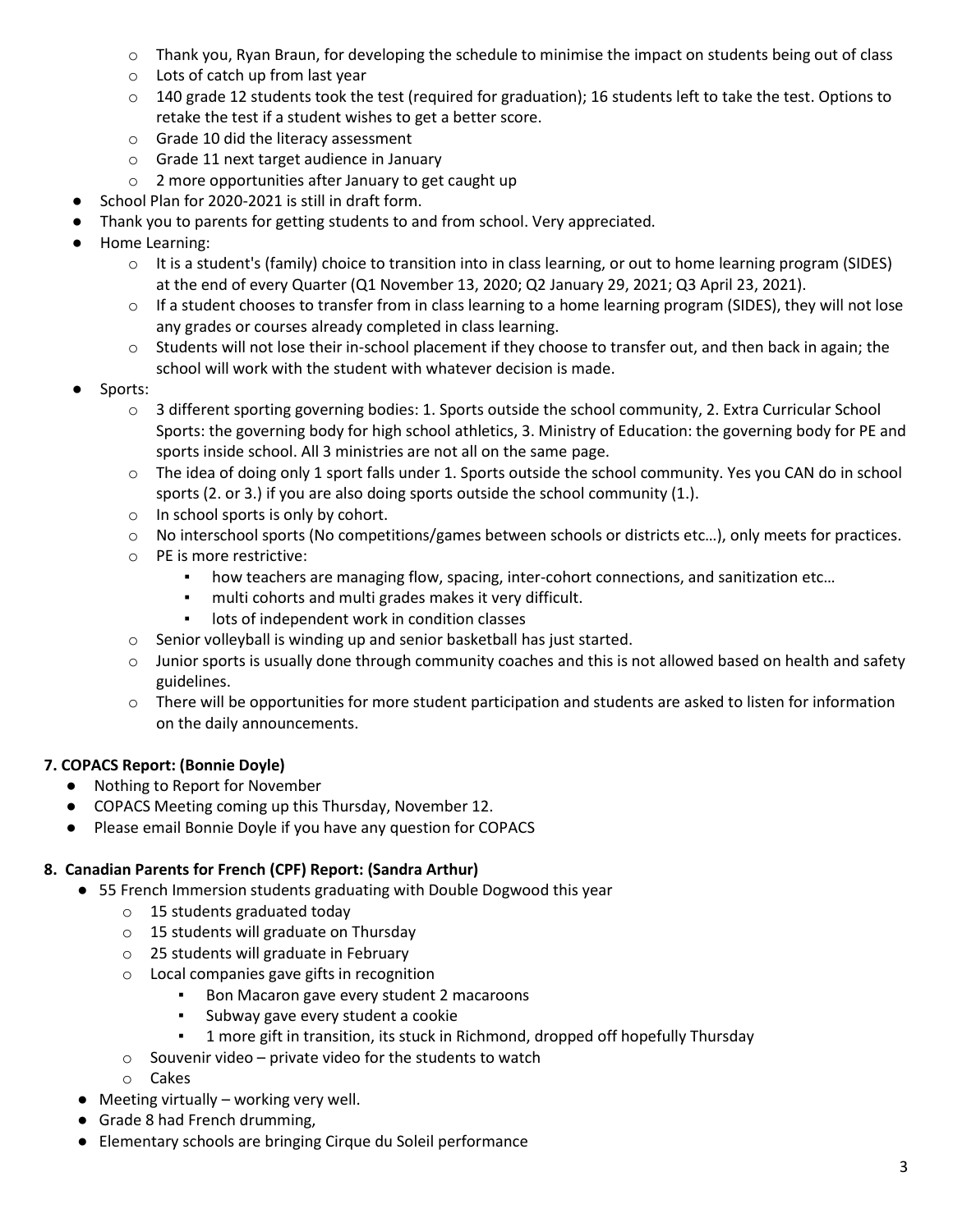- Free French homework support k-8
- CPF is offering FREE memberships up to March 31 (usually \$25)
- Generally, people join as a family, but you can choose to join as an individual and this increases CPF membership numbers as a local chapter, which increases money received and votes etc…

# **9. Treasurer's Report: (Kelly Hoffmann)**

● **General account - Balance \$6,401.47**

Funding Request for Motion: \$5,170.96

- Balance Remaining: \$1,230.51
- o \$1,000 Outdoor Pursuits
- o \$790.96\*\* Fair Booth Repairs (already committed) (approval pending paper request)
- o \$1,750 Visual Arts Pottery Wheel (already committed)
- o \$75\*\* BCCPAC Membership (already paid, \$ amount not included in financial calculation above)
- o \$80 Grade 9 Immunizations in February: Juice
- $\circ$  \$2,500 MRP Curtains \$1,250 now and \$1,250 TABLED
- o \$300 Art Mural Installation (already installed)
- o \$2,500 Athletics TABLED
- o \$500 Staff Appreciation TABLED
- o \$500 Marching Band TABLED
- o \$2,000\*\* Dry Grad (paper request still not received) TABLED
- o \$1,600 P.A.R.T.Y. Program CANCELED

# ● **Gaming account – Balance: \$22,161.65**

Funding Request for Motion: \$18,750.00

Balance Remaining: \$3,411.65

- o \$5,000 Athletics (\$980 already committed)
- o \$500\*\* Dance Showcase (approval pending paper request)
- o \$1,500 Breakfast Club (\$500 already committed)
- o \$1,000\*\* Forgotten Lunch (approval pending paper request)
- o \$2,000\*\* Community Access (approval pending paper request)
- o \$1,000 Math Contest
- o \$650 Marine Aquarium (\$200 already committed)
- o \$1,000\*\* Poetry Project (approval pending paper request)
- o \$500\*\* Book Club (approval pending paper request)
- o \$600 Performing Arts Awards + Engraving
- o \$5,000 Earthquake Supplies

**MOTION:** Dana

**SECONDED:** Jeanne

**VOTE:** CARRIED

# **11. Communications Update: (Natalie Salem)**

● Nothing to Report

# **12. Old Business**:

- Nothing to Report
- **13. New Business**:
	- Nothing to Report
- **14. Next Meeting Date:** The next meeting will be Tuesday, December 8, 2020 @ 7:00pm via Zoom
- **15. Motion to Adjourn:** Meeting adjourned at 8:50PM

**MOTION:** Dana

**SECONDED:** Sandra